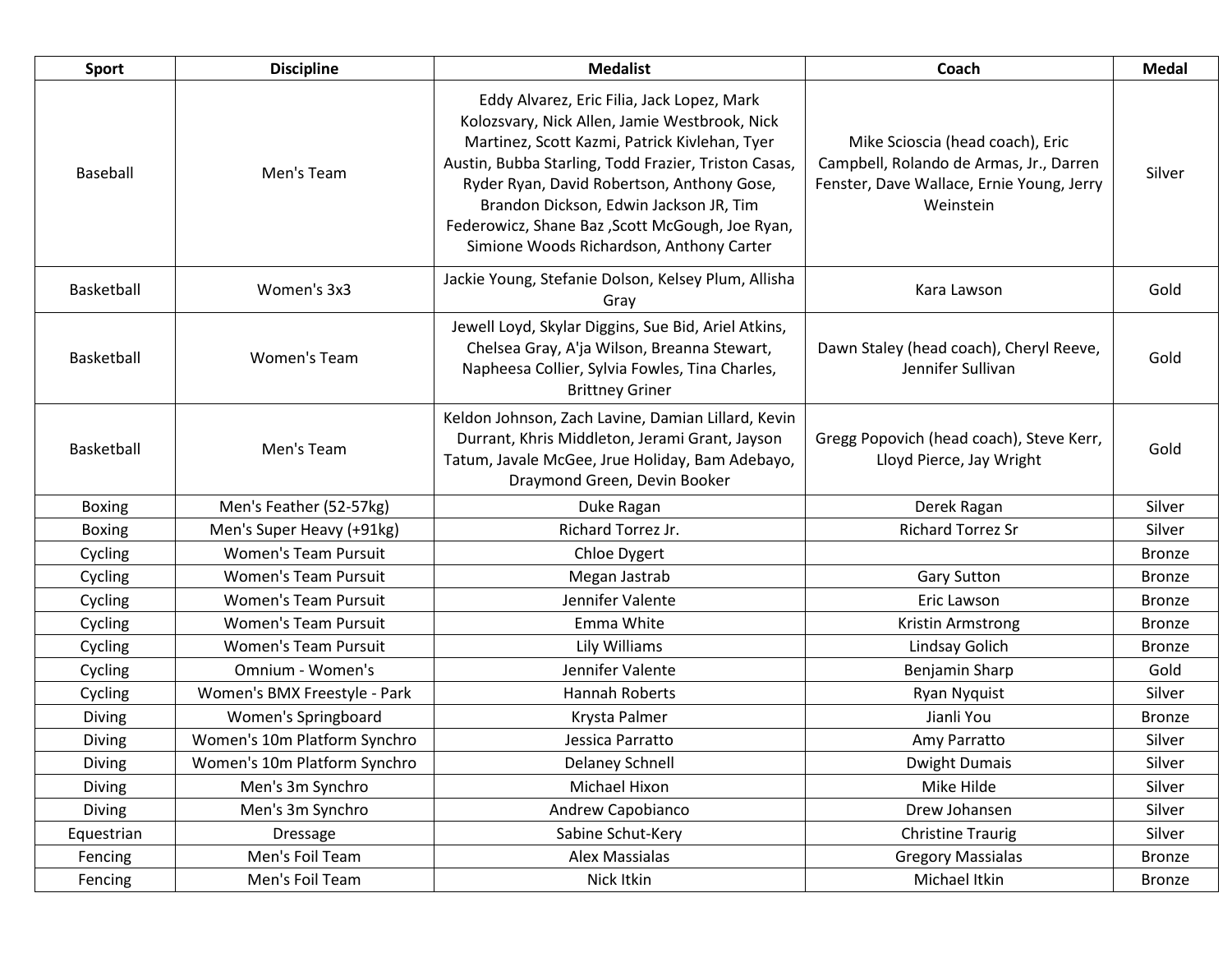| Fencing               | Men's Foil Team                | Gerek Meinhardt                                                                                                                                                                                                                                                                                                                                               | Dr. Perry Williams                                                                              | <b>Bronze</b> |
|-----------------------|--------------------------------|---------------------------------------------------------------------------------------------------------------------------------------------------------------------------------------------------------------------------------------------------------------------------------------------------------------------------------------------------------------|-------------------------------------------------------------------------------------------------|---------------|
| Fencing               | <b>Individual Foil</b>         | Lee Kiefer                                                                                                                                                                                                                                                                                                                                                    | Amgad Khazbak                                                                                   | Gold          |
| Golf                  | Men's                          | Xander Shauffele                                                                                                                                                                                                                                                                                                                                              | Stefan Shauffele                                                                                | Gold          |
| Gymnastics            | <b>Women's Floor Exercise</b>  | Jade Carey                                                                                                                                                                                                                                                                                                                                                    | <b>Brian Carey</b>                                                                              | Gold          |
| Gymnastics            | Women's Vault                  | MyKayla Skinner                                                                                                                                                                                                                                                                                                                                               | Lisa Spina                                                                                      | Silver        |
| Karate                | Men's Kata                     | <b>Ariel Torres Gutierrez</b>                                                                                                                                                                                                                                                                                                                                 | Robert Young                                                                                    | <b>Bronze</b> |
| Shooting              | <b>Trap Mixed Team</b>         | <b>Brian Burrows</b>                                                                                                                                                                                                                                                                                                                                          | Dwayne Weger                                                                                    | <b>Bronze</b> |
| Shooting              | <b>Women's Skeet</b>           | Amber English                                                                                                                                                                                                                                                                                                                                                 | Mike English                                                                                    | Gold          |
| Shooting              | Men's Skeet                    | <b>Vincent Hancock</b>                                                                                                                                                                                                                                                                                                                                        | Keith Ellis                                                                                     | Gold          |
| Shooting              | 10m Air Rifle                  | <b>William Shaner</b>                                                                                                                                                                                                                                                                                                                                         | <b>Harry Mullins</b>                                                                            | Gold          |
| Shooting              | Mixed Air Rifle                | Lucas Kozeniesky                                                                                                                                                                                                                                                                                                                                              | Dan Durben                                                                                      | Silver        |
| Shooting              | Mixed Air Rifle                | Mary Tucker                                                                                                                                                                                                                                                                                                                                                   | Jayme Shipley                                                                                   | Silver        |
| Soccer                | Women's Team                   | Alyssa Naeher, Crystal Dunn, Samantha Mewis,<br>Becky Sauerbrunn, Kelley O'Hara, Kristie Mewis,<br>Tobin Heath, Julie Ertz, Lindsey Horan, Carli Lloyd,<br>Christen Press, Tierna Davidson, Alex Morgan,<br>Emily Sonnett, Megan Rapinoe, Rose Lavelle, Abby<br>Dahlkemper, Adrianna Franch, Catarina Macario,<br>Casey Krueger, Lynn Williams, Jane Campbell | Vlatko Adnonovski (head coach), Milan<br>Ivanovic, Philip Poole, Erica Dambach,<br>Laura Harvey | <b>Bronze</b> |
| Softball              | Women's Team                   | Monica Abbott, Ali Aguilar, Valerie Arioto, Ally<br>Carda, Amanda Chidester, Rachel Garcia, Haylie<br>McCleney, Michelle Moultrie, Dejah Mulipola,<br>Aubree Munro, Bubba Nickles, Cat Osterman,<br>Janie Reed, Delaney Spaulding, Kelsey Stewart                                                                                                             | Ken Eriksen (head coach), Tairia Flowers,<br>Howard Dobson, Heather Tarr, Laura<br><b>Berg</b>  | Silver        |
| <b>Sport Climbing</b> | Men's                          | Nathaniel Coleman                                                                                                                                                                                                                                                                                                                                             | Josh Larson                                                                                     | Silver        |
| Surfing               | Women's                        | Carissa Moore                                                                                                                                                                                                                                                                                                                                                 | <b>Brett Simpson</b>                                                                            | Gold          |
| Swimming              | Women's 200m Breaststoke       | Annie Lazor                                                                                                                                                                                                                                                                                                                                                   | Ray Looze                                                                                       | <b>Bronze</b> |
| Swimming              | Women's 400m Individual Medley | Hali Flickinger                                                                                                                                                                                                                                                                                                                                               | <b>Bob Bowman</b>                                                                               | <b>Bronze</b> |
| Swimming              | Women's 200m Butterfly         | Hali Flickinger                                                                                                                                                                                                                                                                                                                                               | Jack Bauerle                                                                                    | <b>Bronze</b> |
| Swimming              | Women's 200m Individual Medley | Katie Douglass                                                                                                                                                                                                                                                                                                                                                | <b>Todd DeSorbo</b>                                                                             | <b>Bronze</b> |
| Swimming              | Men's 400m Freestyle           | Kieran Smith                                                                                                                                                                                                                                                                                                                                                  | <b>Emmanuel Lanzo</b>                                                                           | <b>Bronze</b> |
| Swimming              | Women's 100m Breaststroke      | Lilly King                                                                                                                                                                                                                                                                                                                                                    | Ray Looze                                                                                       | <b>Bronze</b> |
| Swimming              | Women's 4x100m Relay           | Catie deLoof                                                                                                                                                                                                                                                                                                                                                  | <b>Fred Michalik</b>                                                                            | <b>Bronze</b> |
| Swimming              | Women's 4x100m Relay           | Allison Schmitt                                                                                                                                                                                                                                                                                                                                               | <b>Bob Bowman</b>                                                                               | <b>Bronze</b> |
| Swimming              | Women's 4x100m Relay           | Natalie Hinds                                                                                                                                                                                                                                                                                                                                                 | Jack Bauerle                                                                                    | <b>Bronze</b> |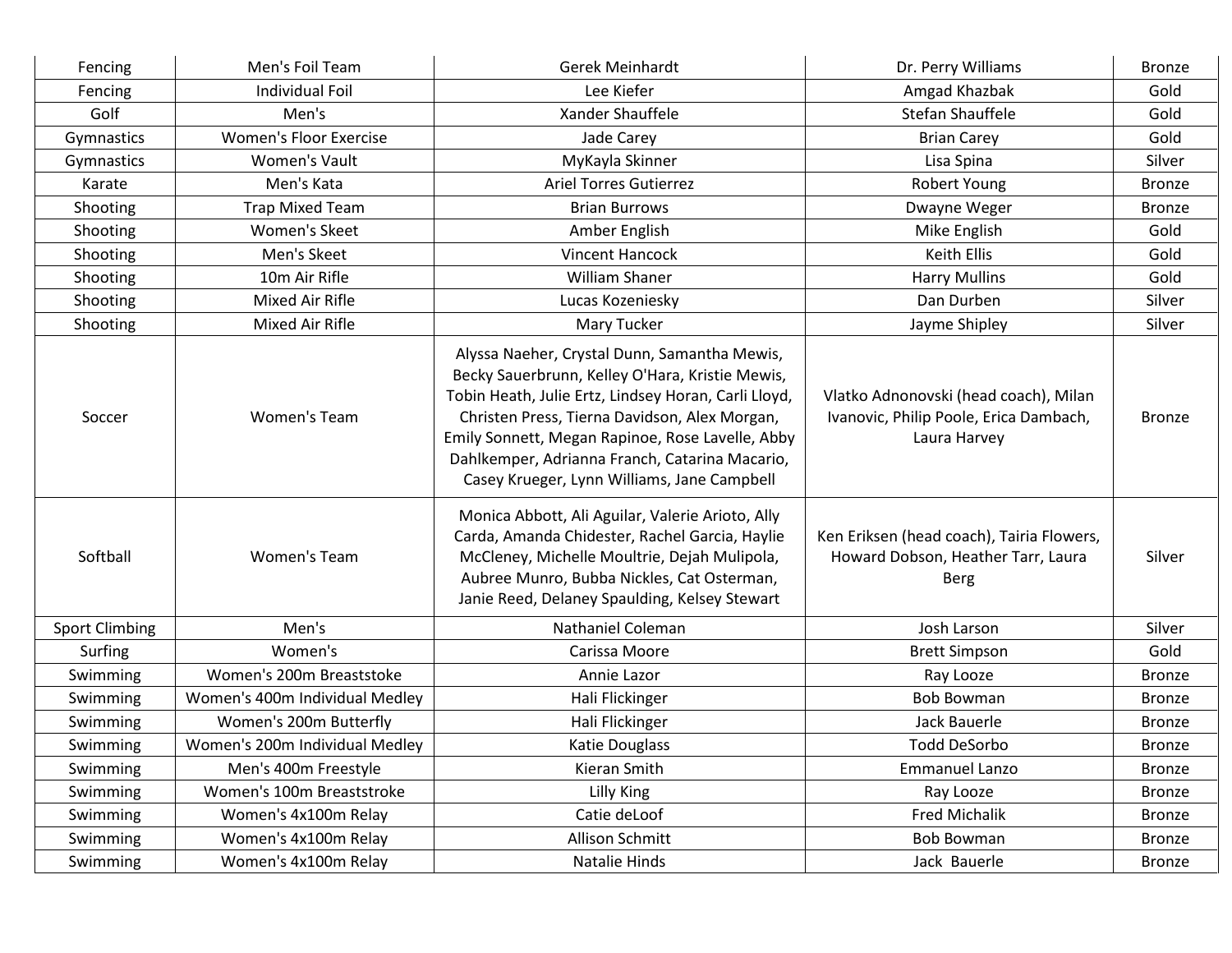| Swimming | Women's 4x100m Relay           | Erika Brown             | Matt Kredich            | <b>Bronze</b> |
|----------|--------------------------------|-------------------------|-------------------------|---------------|
| Swimming | Women's 4x100m Relay           | Abbey Weitzeil          | Teri McKeever           | <b>Bronze</b> |
| Swimming | Women's 100m Backstroke        | Regan Smith             | Greg Meehan             | <b>Bronze</b> |
| Swimming | Men's 4 x 100m Freestyle Relay | <b>Blake Pieroni</b>    | Cory Chitwood           | Gold          |
| Swimming | Men's 4 x 100m Freestyle Relay | Zach Apple              | John Long               | Gold          |
| Swimming | Men's 400m Individual Medley   | Chase Kalisz            | Jack Bauerle            | Gold          |
| Swimming | Women's 1500m Freestyle        | Katie Ledecky           | <b>Tracy Slusser</b>    | Gold          |
| Swimming | Women's 800m Freestyle         | Katie Ledecky           | Greg Meehan             | Gold          |
| Swimming | Women's 100m Breaststroke      | Lydia Jacoby            | Solomon D'Amico         | Gold          |
| Swimming | Men's 800m Freestyle           | <b>Robert Finke</b>     | <b>Anthony Nesty</b>    | Gold          |
| Swimming | Men's 1500m Freestyle          | <b>Robert Finke</b>     | Fred Lewis              | Gold          |
| Swimming | Women's 400m Individual Medley | Emma Weyant             | <b>Brent Arckey</b>     | Silver        |
| Swimming | Women's 1500m Freestyle        | Erica Sullivan          | Ronald Aitken           | Silver        |
| Swimming | Women's 400m Freestyle         | Katie Ledecky           | <b>Greg Meehan</b>      | Silver        |
| Swimming | Women's 4x200m Relay           | Katie Ledecky           | <b>Bob Walker</b>       | Silver        |
| Swimming | Women's 4x200m Relay           | Arabella Sims           | Ron Aitken              | Silver        |
| Swimming | Women's 4x200m Relay           | Kathryn McLaughlin      | Teri McKeever           | Silver        |
| Swimming | Women's 4x200m Relay           | <b>Brooke Forde</b>     | <b>Tracy Slusser</b>    | Silver        |
| Swimming | Women's 4x200m Relay           | Allison Schmitt         | Gavin Walker            | Silver        |
| Swimming | Women's 200m Breaststoke       | Lilly King              | Ray Looze               | Silver        |
| Swimming | Women's 200m Butterfly         | Regan Smith             | Mike Parratto           | Silver        |
| Swimming | Women's 4x100m Medley Relay    | Rhyan White             | Ozzie Quevedo           | Silver        |
| Swimming | Women's 4x100m Medley Relay    | Lilly King              | Cory Chitwood           | Silver        |
| Swimming | Women's 4x100m Medley Relay    | Claire Curzan           | <b>Bruce Marchionda</b> | Silver        |
| Swimming | Women's 4x100m Medley Relay    | Erika Brown             | Mat Kredich             | Silver        |
| Swimming | Women's 4x100m Medley Relay    | Lydia Jacoby            | Megan O'Leary           | Silver        |
| Swimming | Women's 4x100m Medley Relay    | Regan Smith             | <b>Russell Mark</b>     | Silver        |
| Swimming | Women's 4x100m Medley Relay    | Torri Huske             | Evan Stiles             | Silver        |
| Swimming | Women's 4x100m Medley Relay    | Abbey Weitzeil          | Teri McKeever           | Silver        |
| Swimmng  | Men's 4x100m Medley Relay      | Zach Apple              | John Long               | Gold          |
| Swimmng  | Men's 4x100m Medley Relay      | Michael Andrew          | Peter Andrew            | Gold          |
| Swimmng  | Men's 4x100m Medley Relay      | Tom Shields             | Dave Durden             | Gold          |
| Swimmng  | Men's 4x100m Medley Relay      | <b>Hunter Armstrong</b> | Matt Bowe               | Gold          |
| Swimmng  | Men's 4x100m Medley Relay      | <b>Blake Pieroni</b>    | Kevin Kinel             | Gold          |
| Swimmng  | Men's 4x100m Medley Relay      | Andrew Wilson           | Jon Howell              | Gold          |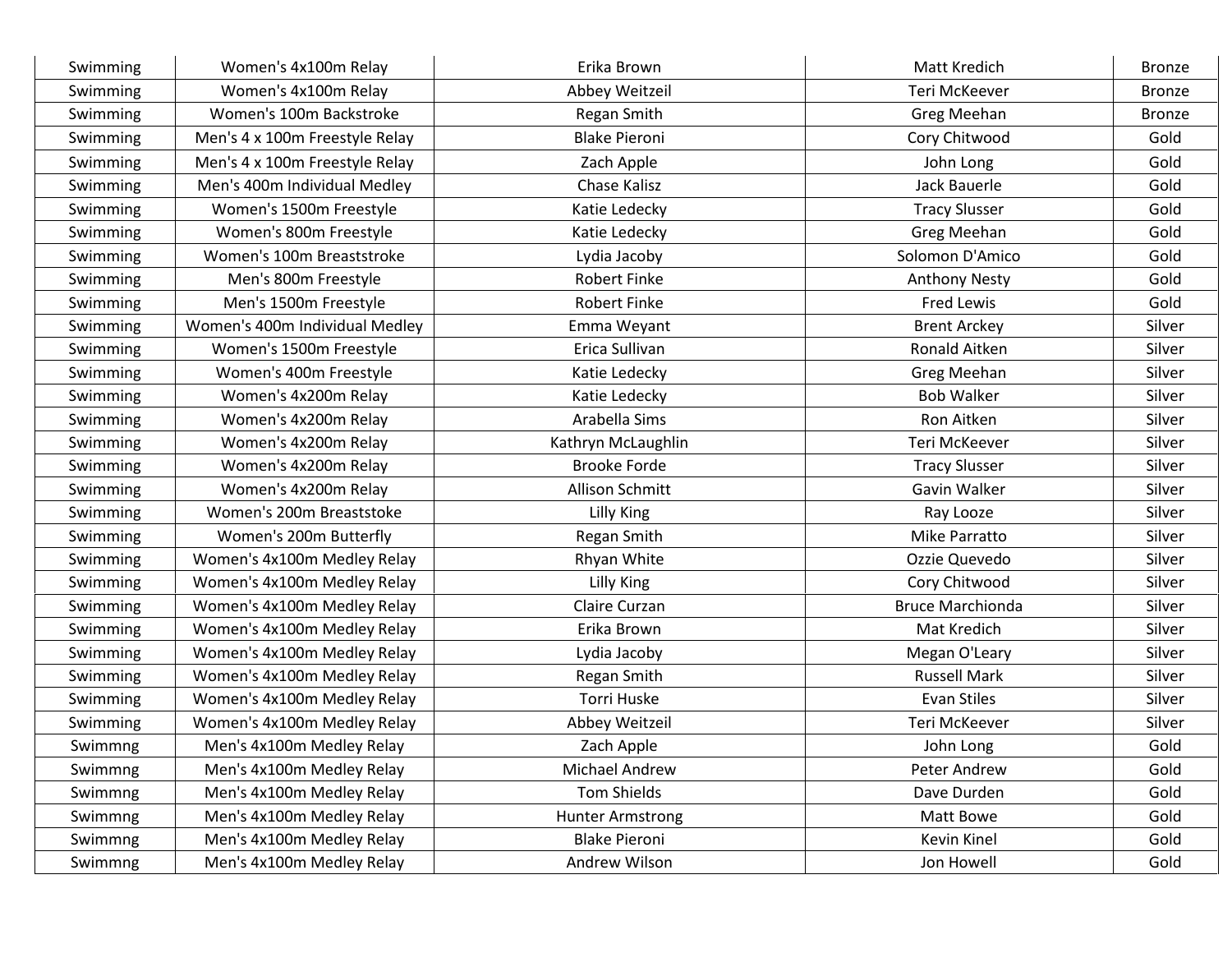| Taekwondo              | Women's 57kg               | Anastasija Zolotic       | Gareth Brown           | Gold          |
|------------------------|----------------------------|--------------------------|------------------------|---------------|
| <b>Track and Field</b> | Women's 400m               | Allyson Felix            | Robert Kersee          | <b>Bronze</b> |
| <b>Track and Field</b> | Women's 200m               | <b>Gabrielle Thomas</b>  | Tonja Bailey           | <b>Bronze</b> |
| <b>Track and Field</b> | 4x400m Mixed Relay         | <b>Kendall Ellis</b>     | Joanna Hayes           | <b>Bronze</b> |
| <b>Track and Field</b> | 4x400m Mixed Relay         | Lynna Irby               | Lance Brauman          | <b>Bronze</b> |
| <b>Track and Field</b> | 4x400m Mixed Relay         | <b>Taylor Manson</b>     | Mike Holloway          | <b>Bronze</b> |
| <b>Track and Field</b> | 4x400m Mixed Relay         | Kaylin Whitney           | <b>Dennis Mitchell</b> | <b>Bronze</b> |
| <b>Track and Field</b> | 4x400m Mixed Relay         | <b>Bryce Deadmon</b>     | Patrick Henry          | <b>Bronze</b> |
| <b>Track and Field</b> | 4x400m Mixed Relay         | Elija Goodwin            | Althea Thomas          | <b>Bronze</b> |
| <b>Track and Field</b> | 4x400m Mixed Relay         | Vernon Norwood           | Dennis Shaver          | <b>Bronze</b> |
| <b>Track and Field</b> | 4x400m Mixed Relay         | <b>Trevor Stewart</b>    | Duane Ross             | <b>Bronze</b> |
| <b>Track and Field</b> | <b>Women's Marathon</b>    | Molly Seidel             | Jonathon Green         | <b>Bronze</b> |
| <b>Track and Field</b> | Men's 200m                 | Noah Lyles               | Lance Brauman          | <b>Bronze</b> |
| <b>Track and Field</b> | Men's 5000m                | Paul Chelimo             | <b>Scott Simmons</b>   | <b>Bronze</b> |
| <b>Track and Field</b> | Women's 800m               | Raevyn Rogers            | Pete Julian            | <b>Bronze</b> |
| <b>Track and Field</b> | Women's 800m               | Athing Mu                | <b>Milton Mallard</b>  | Gold          |
| <b>Track and Field</b> | Men's 4x400m Relay         | <b>Bryce Deadmon</b>     | Patrick Henry          | Gold          |
| <b>Track and Field</b> | Men's 4x400m Relay         | Rai Benjamin             | Joanna Hayes           | Gold          |
| <b>Track and Field</b> | Men's 4x400m Relay         | Michael Cherry           | John Smith             | Gold          |
| <b>Track and Field</b> | Men's 4x400m Relay         | Michael Norman           | <b>Quincy Watts</b>    | Gold          |
| <b>Track and Field</b> | Men's 4x400m Relay         | Vernon Norwood           | Dennis Shaver          | Gold          |
| <b>Track and Field</b> | Men's 4x400m Relay         | Randolph Ross            | Duane Ross             | Gold          |
| <b>Track and Field</b> | Men's 4x400m Relay         | <b>Trevor Stewart</b>    | Duane Ross             | Gold          |
| <b>Track and Field</b> | Women's Pole Vault         | Katie Nageotte           | <b>Brad Walker</b>     | Gold          |
| <b>Track and Field</b> | Women's 4x400m Relay       | <b>Kendall Ellis</b>     | Joanna Hayes           | Gold          |
| <b>Track and Field</b> | Women's 4x400m Relay       | Allyson Felix            | Robert Kersee          | Gold          |
| <b>Track and Field</b> | Women's 4x400m Relay       | Lynna Irby               | Lance Brauman          | Gold          |
| <b>Track and Field</b> | Women's 4x400m Relay       | Wadeline Jonathas        | Karim Abdel Wahab      | Gold          |
| <b>Track and Field</b> | Women's 4x400m Relay       | Sydney McLaughlin        | Robert Kersee          | Gold          |
| <b>Track and Field</b> | <b>Women's Discus</b>      | Valerie Allman           | Zebulon Sion           | Gold          |
| <b>Track and Field</b> | Women's Long Jump          | <b>Brittney Reese</b>    | Jeremy Fischer         | Silver        |
| <b>Track and Field</b> | Men's Pole Vault           | Christopher Nilsen       | Derek Miles            | Silver        |
| <b>Track and Field</b> | Women's 3000m Steeplechase | <b>Courntey Frerichs</b> | Jerry Schumacher       | Silver        |
| <b>Track and Field</b> | Women's 400m Hurdles       | Dalilah Muhammad         | Lawrence Johnson       | Silver        |
| <b>Track and Field</b> | Men's 100m                 | Fred Kerley              | Alleyne Francique      | Silver        |
| <b>Track and Field</b> | Men's 110m Hurdles         | <b>Grant Holloway</b>    | Mike Holloway          | Silver        |